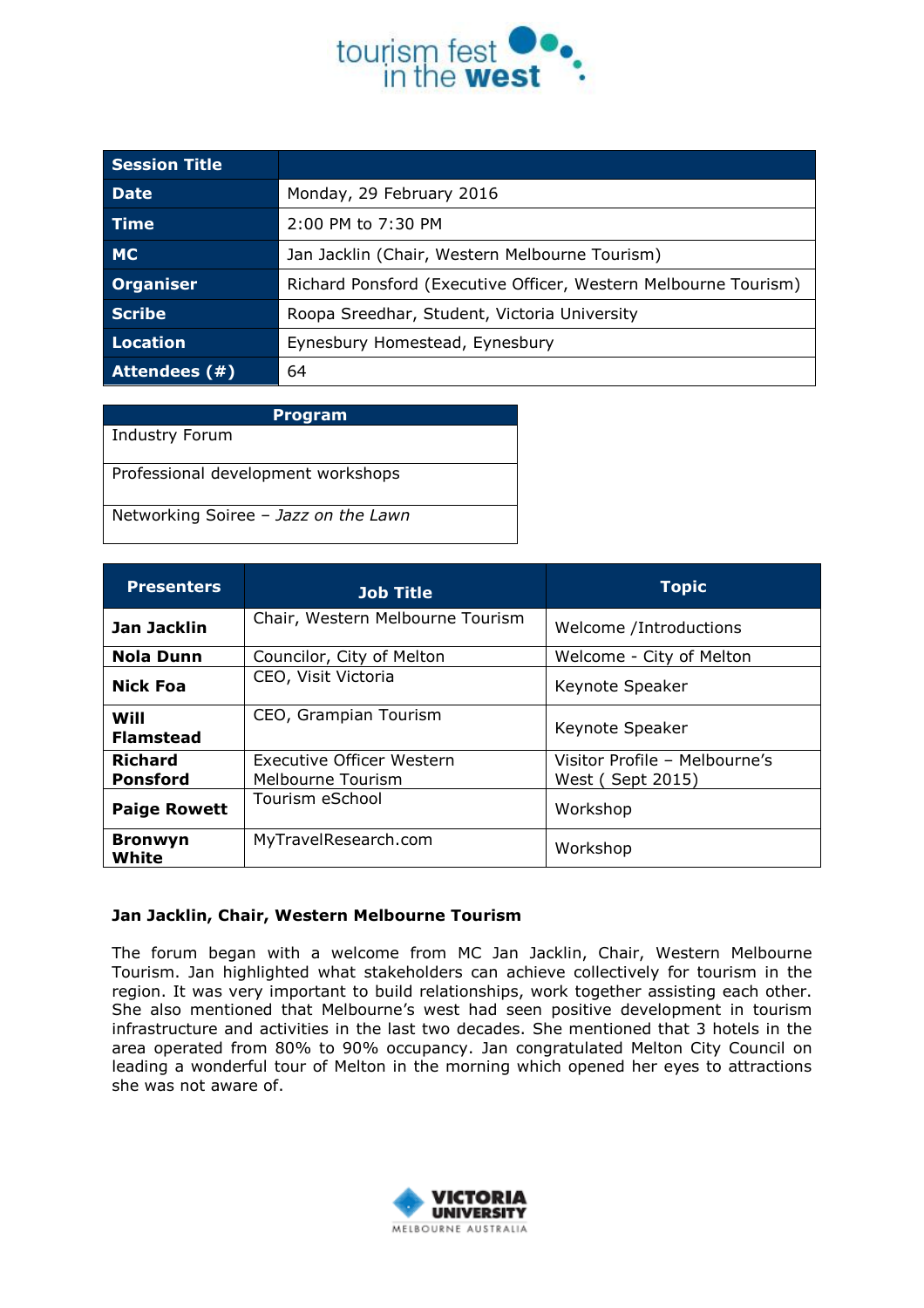

## **Cr Nola Dunn, Melton City Council (Western Melbourne Tourism Board Member)**

Cr Dunn welcomed the attendees and acknowledged the guest speakers and workshop presenters. She emphasized the importance of regional collaboration and spoke about the *Melton City Much More* campaign. Open landscape and natural spaces, beautiful forests, food and wine grown locally, a rich history were some of the many hidden treasures of Melbourne's west. She mentioned that Melton Visitor Information Centre was in the architecturally significant, only surviving brick example of a Federation styled former court house building in Victoria, also citing that it was important to increase community pride.

This was followed by MC Jan Jacklin acknowledging the traditional owners of the region and this followed by a Welcome to Country from the Wathaurung people.

# **Nick Foa, CEO Victoria Tourism**

Nick spoke about the role of digitized content in marketing and promotion of Victoria tourism. He discussed the newly launched *Wander Victoria* Television Media Campaign and explained its tag line 'Great To See You'. Regional campaigns were important to encourage Victorians dispersal of visitors to regional Victoria to share in the economic benefits. 1 out of 6 jobs can be attributed to the Visitor economy and Councils are recognizing of the local economic value of tourism.

Nick spoke about the many benefits of joint marketing and the importance of reshaping Victorian marketing to promote domestic regional tourism as well as to international visitation. He explained the recent visitor economy review and how this is leading to a restructure of tourism in State Government (bringing together key agencies including Melbourne Major Events and the Melbourne Convention Bureau)

In order to maximize visitor spending and yield, Nick emphasized the need to take full advantage of activities and major events. He explained as an example how the recent Asian Cup could have been leveraged/engaged far more strongly for the west, and tapped into its large multicultural communities.

Nick went on to speak about the following:

- Victorian content being produced in diverse languages including Chinese and Arabic;
- 3 direct airlines into Melbourne from 17 Chinese cities;
- *Wander Victoria* Campaign for Victoria to compete for short stay breaks driving knowledge about Victoria beyond the CBD;
- Encouraging the development of 'locally acclaimed' experiences for visitors instead of the 'traditional' tourism offering, so visitors feel what it is like to be a Melburnian;
- Livability = Visitability enhances , authentic visitor experiences;
- Positioning Victoria in Tourism Australia's Coastal/ aquatic campaign via the Murray region;
- Grow visitor spend with building length of stay one extra night stay not going outside the state equals and extra \$2 billion for the economy. Only be possible if the tourism products got deeper and richer; aggregate experiences travel interweaved the products into attractive packages and promoted through Agents and Travel intermediaries overseas - giving good stories to tell.

Nick encouraged the region to work with Tourism Victoria, Destination Melbourne to assemble these programs, and leverage online assets, events eg Melbourne Food and

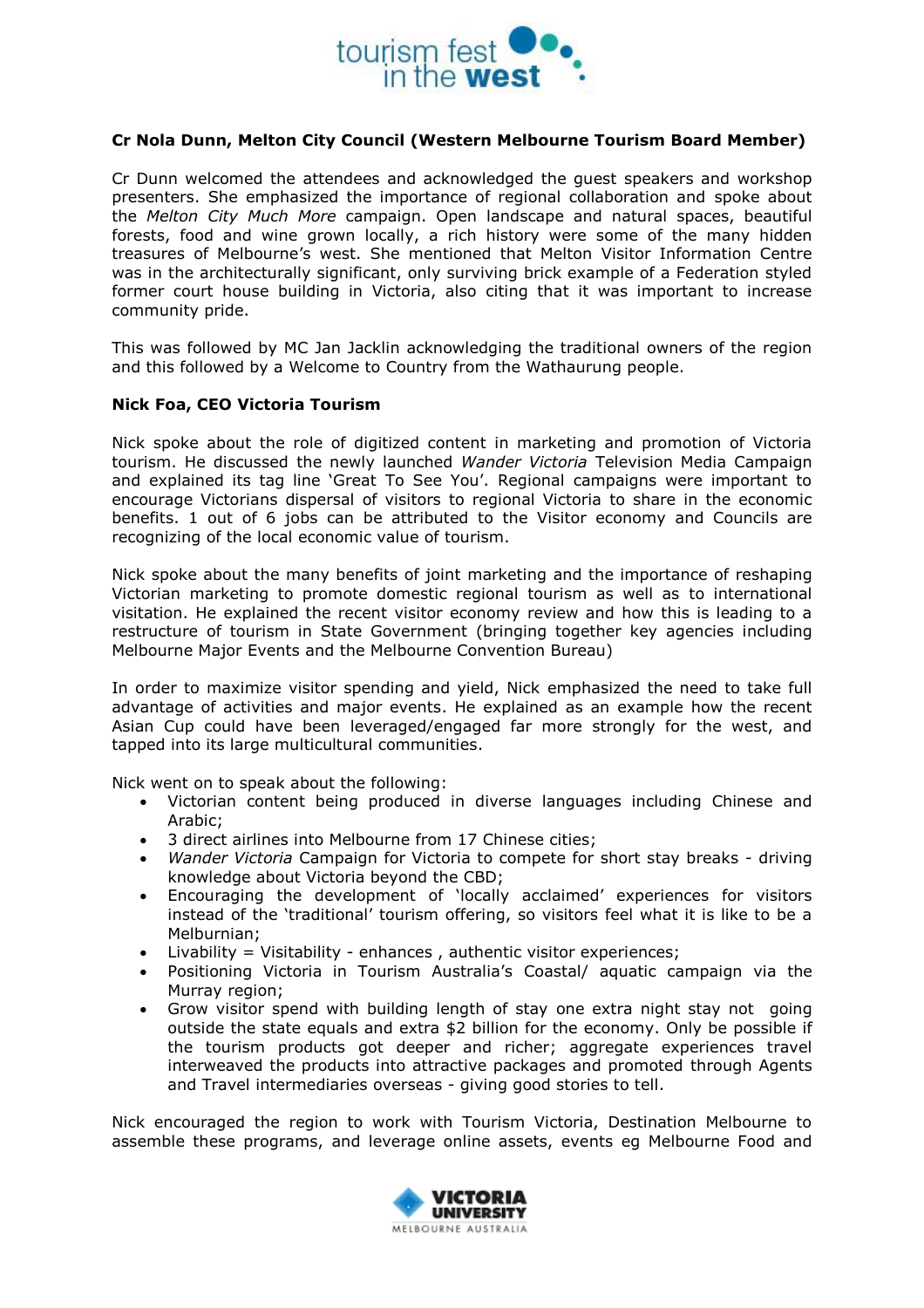

Wine and product campaigns, PR channels – to grow the product beyond the Hoddle grid.

The Victorian government is actively involved in trade missions promoting Victoria in China and other OS markets. To do this, products need to be market ready. Focus on getting the narrative right for the target markets.

He spoke about using social media, video streaming on youtube, twitter as a good tools for promotional activity. He mentioned that at a regional level, it was important to cooperate to make a better product by working together and co-brand to take local tourism to the next level.

Nick clarified the new State Government department structure and the newly created entity *Visit Victoria*. Policy and the supply side (ie investment, trade, infrastructure, business engagement) remain in the economic development functions of State government. Visit Victoria is a separately incorporated marketing entity responsible for product development, marketing, branding and promotions for all visitors to Melbourne and regional Victoria including across events and conventions. The restructure includes the appointment of a new Visitor Economy Ministerial Advisory Committee.

Nick spent some time answering a few questions about the positioning of the greater Melbourne region, role of public transport, nature based attractions, influence of geopolitical boundaries of tourism regions, and visitor economy funding.

# **Will Flamsteed, CEO Grampian Tourism**

Will was the second key note speaker. Will explained the Grampian's Master plan created in 2014, and the development of the Grampian Peak Trails with indigenous guided tours, visiting ancient rock formations, hiker's camps, raised walkways, and different other products to encourage group tours, soft adventure, day experiences that could be created to strengthen regional economy.

He spoke about the importance of partnerships in tourism to get more accomplished and cited the Wander Victoria as an example. He also spent some time explaining the new regional website as another example of positive collaboration between the five Councils and industry in the Grampian region. He spoke about the value of tourism in term of revenue and jobs and increasing visitation despite bushfires. Partnerships would help not only in creating opportunities but also reducing overhead costs, such as collaborating to create the website.

Will answered a few questions about managing access for visitors, successes and challenges in partnerships, creating new business model for others to partner with and position their products. He said that working collaboratively was the key to success.

### **Richard Ponsford, Executive Officer, Western Melbourne Tourism**

Richard presented an overview of visitor data as at Sept 2015 on various parameters including type of tourism, visitor's age profile, motivators, activities, country/region of origin, travel partners, length of stay and accommodation choice. He mentioned that while day trips show some slight decline, overnights domestic and international visitors are trending upwards.

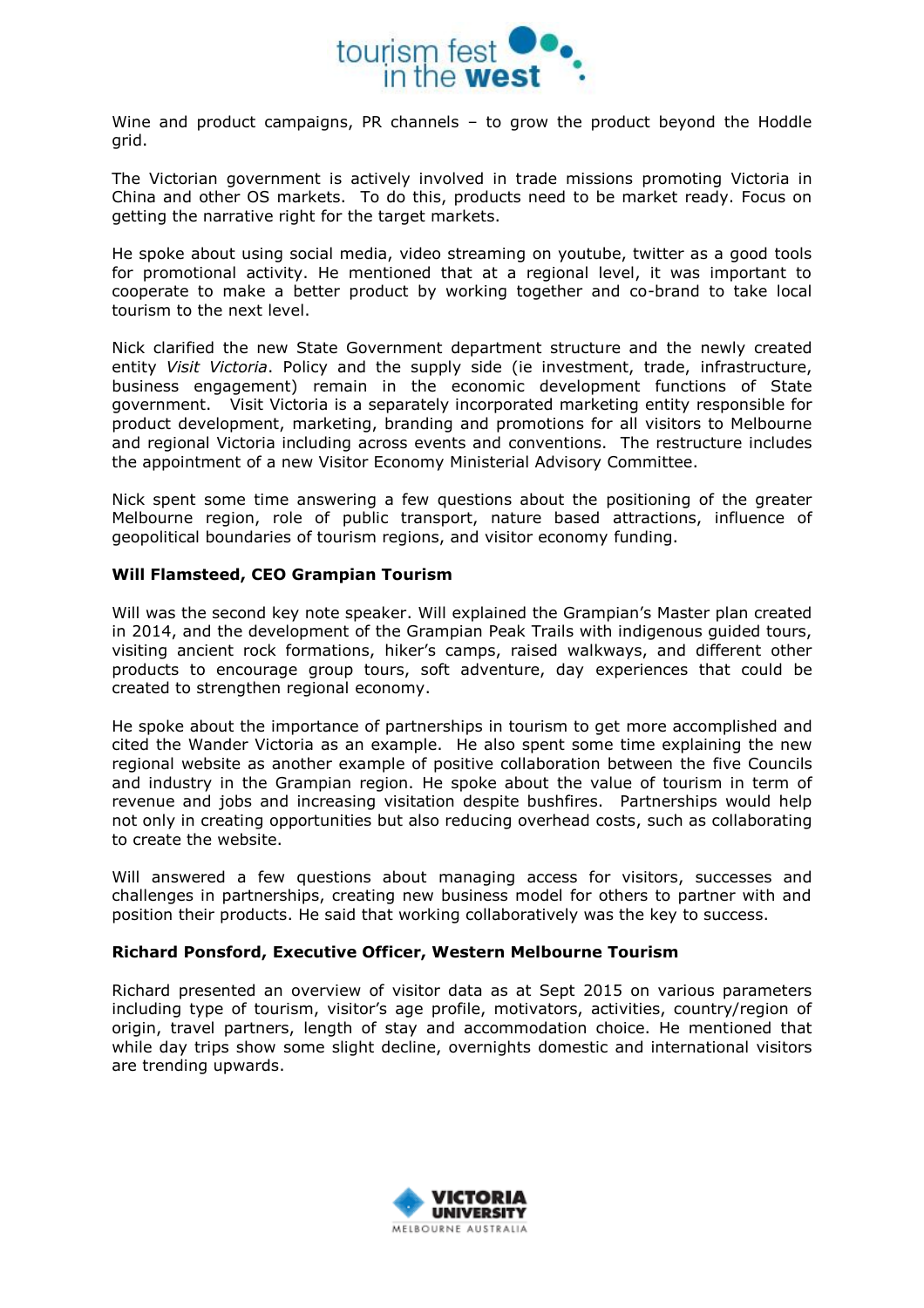

Two workshops followed the forum presentation.

### **Workshop 1 'Telling and Selling Our West Side Story' Paige Rowett, Tourism eSchool**

In this practical workshop, Paige covered the critical components of a tourism website that tells and sells destination's story, and the story of Melbourne's west. She shared strategies on writing new and leveraging existing content, and collaborating together online to build a more engaging picture of Melbourne's west, making it a must visit destination for Melbourne locals and out-of-towners alike.

Paige explained four different yet inter-dependent concepts that were very important in building tourism customer base

- 1. Would-be customers and how they purchased
- 2. Website must haves
- 3. Content creation
- 4. Optimizing and sharing the content

She spoke about identifying the profitable customer, and mentioned that an ideal customer should align with what the destination has to offer. It is important to invest efforts in ideal customer profiling for customer conversion to attract new customers for more business. The stakeholder had to be very clear about the content for profiling different customers, backgrounds, stories and specific messaging.

Paige then shed light on how people conducted research and purchased tourism products on online platforms. She discussed how ecommerce on mobile had fractured the consumer journey with short bursts of hundreds of real time, intent driven micromoments. She described 4 important micromoments that became a new battleground for brands viz., (1) Want-to-know micromoment, (2) Want-to-go micromoment, (3) Want-to-do micromoment, (4) Want-to-buy micromoment. She said that it was important to brainstorm about ideal customers micromoments in-order to create highly relevant, useful and quality content.

It was also very important to optimize the website for mobile user experience. Having a solid presence on Google Search Engine would increase the result pages for relevant search queries with Search Engine Optimization.

With the current scenario, where customers used smart phones and device to search for contents instead of desktops and laptops, Paige spoke about website-must-haves for optimal promotion of tourism content, citing the importance of mobile optimized websites, landing pages, delivering one important message per page, clear call to action buttons on each page, whole purchasing experience optimized for mobiles including external booking engines and three step checkout process while capturing as much customer information as possible.

#### **Workshop 2 Actioning the latest trends – Travel like a Local, Mobile and 'Micromoments' Bronwyn White, MyTravelResearch.com**

# The focus of this workshop was about the hot new emerging trends and what the tourism business owners and stakeholders could do to operationalize the hot mobile and 'micromoment' trends to increase visitation, revenues and length of stays.

In continuation with the Workshop 1 theme 'Telling and Selling Our West Side Story', Bronwyn spoke about the importance of creating blogs enriched with visual content. She discussed the advantages of having the blogs included into the primary website instead